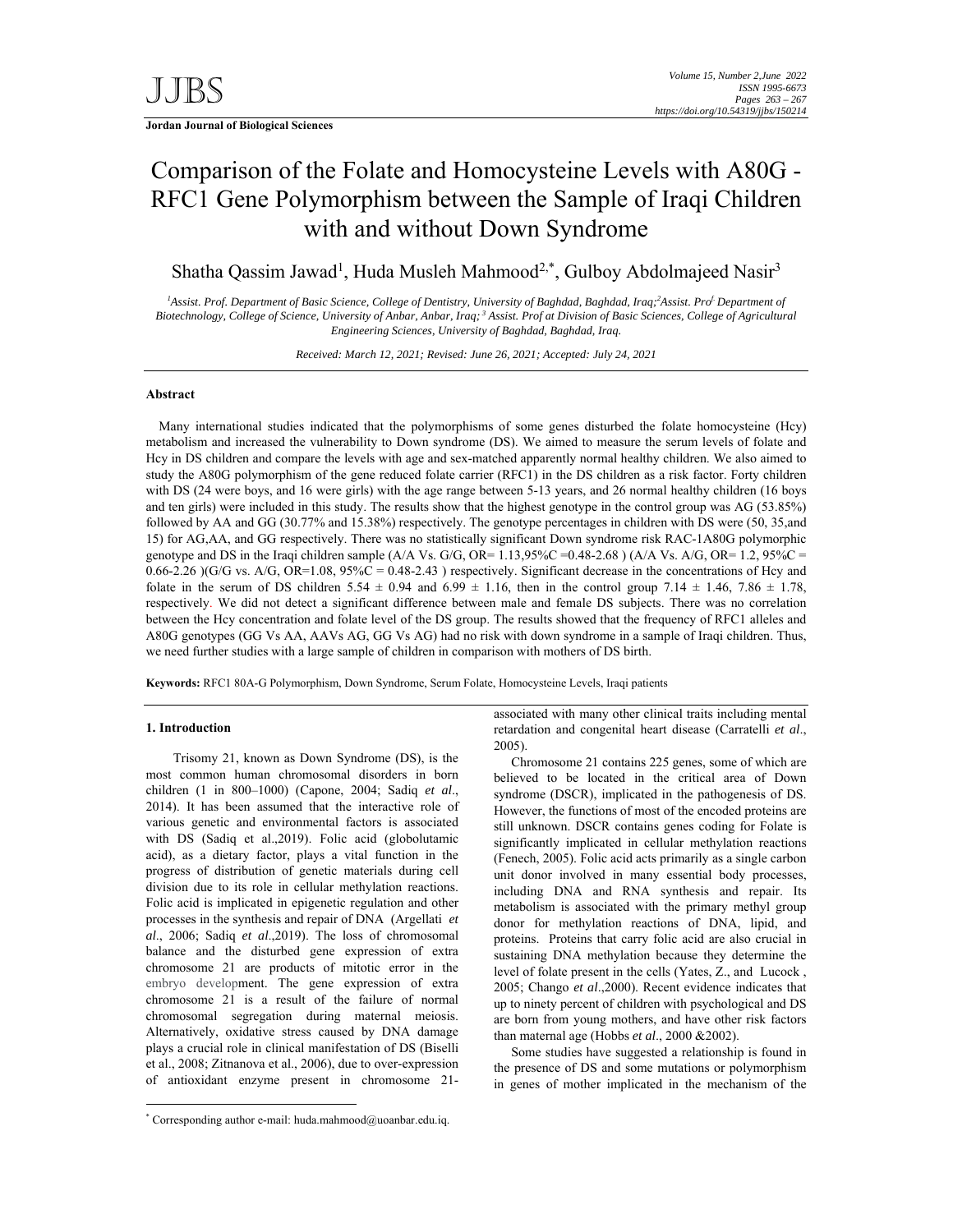metabolism during folate acid transport and synthesis (Scala *et al*., 2006; Santos-Reboucas *et al* ., 2008).

Homocysteine (Hcy) is a sulphuric amino acid produced via folate metabolism and could undergo reconstitution to methionine or conversion to cysteine in the transsulfuration pathway. Hcy concentration is affected by modifiable and non -modifiable factors such as vitamin status, sex, and genetic factors (Yelina *et al*., 2012).

 Among the genes involved in the folic acid metabolism, reduced folate carrier 1 (RFC1) also known as SLC19A1 is by implication involved in neural tube defects, Down syndrome, and leukemia. RFC1 is found in the intestinal mucosa membrane. According to Nguyen et al. (1997), RFC1 is involved in folic acid absorption by conveying 5-methyltetrahydrofolate into the cells. The A80G variant of the RFC1 gene could also be linked to the changes in products got in this metabolic pathway (Coppedè *et al*., 2006; Coppedè *et al*., 2013).

Different research works have shown the pathogenicity of folate or the function of folate in preventing neural tube defects. Abnormal Folate and homocysteine metabolism lead to DNA strand breaks, chromosomal instability, impede DNA repair capability, DNA hypomethylation, and abnormal gene expression (Moustafa *et al*., 2016; Kazemi *et al*., 2016). Consequently, the current work aims to evaluate the serum levels of folate and homocysteine in children with DS and compare them with normal controls. For the first time, the RFC1 gene A80 G polymorphism was evaluated in Iraqi children with DS.

### **Subjects, Materials, and Methods**

The study included a patient group of 40 children with DS from Baghdad Teaching Hospital –Medical City-Ministry of Health, and from Al-Safa center in Zayoonah city, Baghdad, Iraq. This study was performed from April 2019 to the end of September 2020.

The control group included 26 (16 boys and ten girls) Iraqi pupils from 5 and sixth class Zamzam primary schools in Baghdad city, with the age range between 10 to 14 years.

All pupils who were involved in this study were intervi ewed to allow for case-control design by comparing serum folate and homocysteine levels as well as RFC1.

#### *1.1. Samples collection*

 We collected five milliliters of the venous blood sample from each child in the two study groups carried out. Two ml- serum was used for biochemical analysis and two ml of the blood sample was transferred to EDTA tubes for molecular analysis to detect RFC1-A80G Polymorphism.

#### *1.2. RFC-1 Gene Polymorphism*

The genomic DNA was isolated from 66 blood samples collected in EDTA anticoagulant tubes from the two study groups, according to the protocol of the Relia Prep TM Blood gDNAMiniprep System Kit (Promega, USA). Polymorphism analyses by using PCR-RFLP, the amplification of primers were as reported by Neagos et al. (2010): forward of primer: 5'-AG TGT CAC CTT CGT

CCC-3' and the sequence for reverse 5'-TCC CGC GTG AAG TTC TTG-3'.

The polymerase chain reaction for RFC - 1 gene A80G polymorphism was performed in a total volume of 25 μl, with PCR conditions as follow: one cycle of 94°C for 2 minutes as a preliminary DNA denaturation step, followed by 44 cycles of 94°C for 30 seconds, 52°C for 30 seconds, and 72°C for 55 seconds, which is followed by 1 cycle at 72°C for 7 minutes for a final extension. Five μl from each sample PCR product were electrophoresed to ensure the positive reaction of amplification. The PCR products were digested with *Cfo I* (Sigma, USA) with 0.5 μl restriction enzyme, which was added to 20 μl of PCR products for 3 hr. The incubation period generated three parts of 125, 68, and 37 bp, with the G allele, while the A allele generated two parts of 162 and 68 bp. Amplicons were electrophoresed, and visualization was done by gel 2 % agarose which contains the ethidium stain bromide; after that, we reached the results from comparison to the ladder of 100- base pair.

Serum Hcy and folate levels were measured according to the principle of immunoassay kits using Immulite analyzer –Siemens-Germany in teaching laboratoryhormonal and biochemical assay for the ministry of the health-medical city.

### *1.3. Statistical Analysis:*

 The Statistical Analysis System- SAS (2012) method was adopted for the detection of the impact of various indicators in study parameters. T-test was utilized for a substantial comparison between means. The estimate of correlation coefficient-r in this study and the chi-square test were utilized in comparing allele and genotype frequenters between the two study groups. Odds ratio with 95% confidence interval in the DS group. P<0.05 was regarded as statistically significant (SAS. Version 9, 2012).

## **2. Results**

Table 1 illustrates the allele numbers and RFC1genotype frequencies for control and Down syndrome children by using Hardy-Weinberg equilibrium. The percentages of genotypes involved in this polymorphism for healthy normal children were the A-G (53.85%), A/A (30.77%), 15.38% ,and G/G genotypes respectively.

 The children with DS group have a higher percentage of the genotype A/G (50%) followed by A/A (35%), then G/G genotypes (15%), without any statically significant differences about the polymorphism A–G in the RFC1 gene when compared Down syndrome to healthy control children.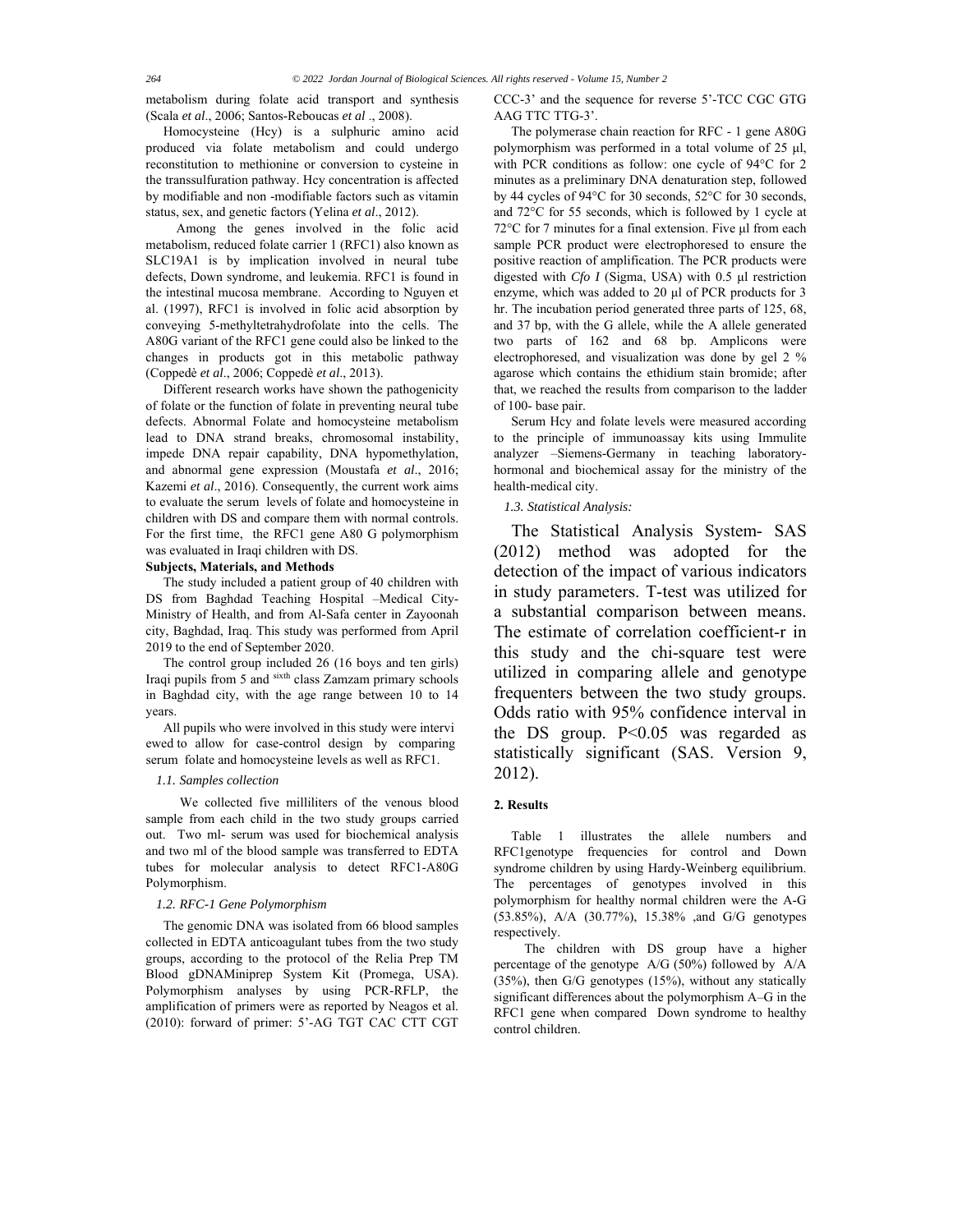**Table1.** RFC1 rs 1051266, A/G genotypes and allele frequencies among study groups

|                | Genotype $(\% )$ |          |           | Allele frequency |      |                                   |      |
|----------------|------------------|----------|-----------|------------------|------|-----------------------------------|------|
| Group          | AA               | GG       | AG        |                  |      | Persons chi-square<br>$X^2(df=2)$ | D    |
|                | N(%)             | N(%)     | N(%)      |                  | G    |                                   |      |
| Control $N=26$ | 8(30.77)         | 4(15.38) | 14(53.85) | 0.58             | 0.42 | 0.15                              | 0.93 |
| Patients N=40  | 14(35)           | 6(15)    | 20(50)    | 0.6              | 0.4  |                                   |      |

From the odds ratios calculation (table 2), the study subjects who carried the A/A or A/G genotypes of RFC1 gene have a non-significant effect (p>0.05) Down syndrome risk (OR= 1.2, 95% CI=0.66-2.26), (OR= 1.08, 95% CI= 0.48-2.43) in comparison to individuals who carried A/G genotype.

The results showed that there was non-significant Down syndrome risk (OR= 1.13, 95% CI=0.48-2.68) when compared the subjects who carried the A/A genotype of RFC1 gene versus individuals who carried the G/G genotype.

**Table 2.** RFC1 A and G allele polymorphism in Down syndrome group

|                  | <b>Genotypes</b> | <b>OR</b> | 95%CI         | P    |  |
|------------------|------------------|-----------|---------------|------|--|
|                  | $A/A$ Vs. $G/G$  | 1.13      | 0.48-2.68     | 0.78 |  |
| Down<br>syndrome | $A/A$ Vs. $A/G$  | 1.2       | $0.66 - 2.26$ | 0.53 |  |
|                  | G/G Vs. A/G      | 1.08      | $0.48 - 2.43$ | 0.85 |  |

The mean Homocysteine concentration in DS children showed a significant decrease (5.54  $\pm$  0.94), compared to the control group  $(7.14 \pm 1.46)$  (P = 0.01). The serum levels of folate were significantly lower in the DS group  $(6.99 \pm 1.16)$  when compared to the control group (7.86  $\pm$ 1.78) as presented in table 3. However, there were no statistically significant differences between the concentration of Hcy and folate with gender in DS or normal healthy children (Table 4). There was no significant correlation between the Hcy concentration and folate level of the DS group and controls, as shown in table 5.

**Table 3.** Comparison between DS and control in Homocysteine and Folate

| Group                   | $Mean \pm SD$   |                 |  |
|-------------------------|-----------------|-----------------|--|
|                         | Homocysteine    | Folate          |  |
| DS                      | $5.54 \pm 0.94$ | $6.99 \pm 1.16$ |  |
| Control                 | $7.14 \pm 1.46$ | $7.86 \pm 1.78$ |  |
| T-Test                  | $0.591**$       | $0.725*$        |  |
| P-value                 | 0.0001          | 0.0206          |  |
| * (P<0.05), ** (P<0.01) |                 |                 |  |

**Table 4**. Comparison between DS and control in Homocysteine and Folate

| Group     | Sex    | $Mean \pm SD$   |                 |  |
|-----------|--------|-----------------|-----------------|--|
|           |        | Homocysteine    | Folate          |  |
|           | Male   | $5.83 \pm 0.82$ | $7.11 \pm 1.34$ |  |
| <b>DS</b> | Female | $5.10 \pm 0.95$ | $6.82 \pm 0.85$ |  |
|           | T-Test | $0.575$ NS      | 0.768 NS        |  |
|           | Male   | $7.34 \pm 1.52$ | $7.90 \pm 1.88$ |  |
| Control   | Female | $6.84 \pm 1.40$ | $7.79 \pm 1.72$ |  |
|           | T-Test | 1.228 NS        | 1.515 NS        |  |
|           |        |                 |                 |  |

\*\* (P<0.01), NS: Non-Significant

**Table 5.** The correlation coefficient between Homocysteine and Folate in patients and control

| Group | Parameters                  | Correlation<br>coefficient-r | Level of sig. |
|-------|-----------------------------|------------------------------|---------------|
| DS    | Homocyst and Folate         | 0.19                         | NS            |
|       | Control Homocyst and Folate | 0.13                         | NS            |
|       | NS: Non-Significant         |                              |               |

## **3. Discussion**

Folic acid is a coenzyme in the folate metabolism that works by transferring the active form of folic acid to cells, which can affect the activity of enzymes that take a critical function as a risk factor for homocysteine level and many other diseases such as defects in neural senses and cardiovascular diseases (Zampieria et al., 2012).

The gene included in the metabolism of folic acid and folate is RFC1, also named SLC19A1; the purpose of our work is to compare the presence of RFC1 rs1051266, A80G polymorphism in DS children and healthy (Locke et al., 2010). In the present study, as appearing by chi- sequre test, it was found the allele A was more frequent than allele G in both DS and control children groups. No significant difference was detected in A80G polymorphism between the two groups.

Also, Neagos et al. (2010) indicate that the G allele may alter and increase the risk and probability to born child with DS from mothers over 34 in southern Italy. However, Saghazadeh et al. (2017) considered the presence of the G allele as a risk factor for nsCLP in Iranian infants but considered the result to be commendable due to other conditions such as geneenvironment interaction and amount of folic acid that play a role in the etiology. Similarly, in the Indian population, Lakkakula et al. (2015) demonstrated the association of allele G with nsCLP, and they consider the allele G to be associated with the Asian population.

Additionally, it was found that the AA is the most common genotype in DS children (35%) than the control group (30%). However, this was not a statistically significant difference. In recent years, due to the increased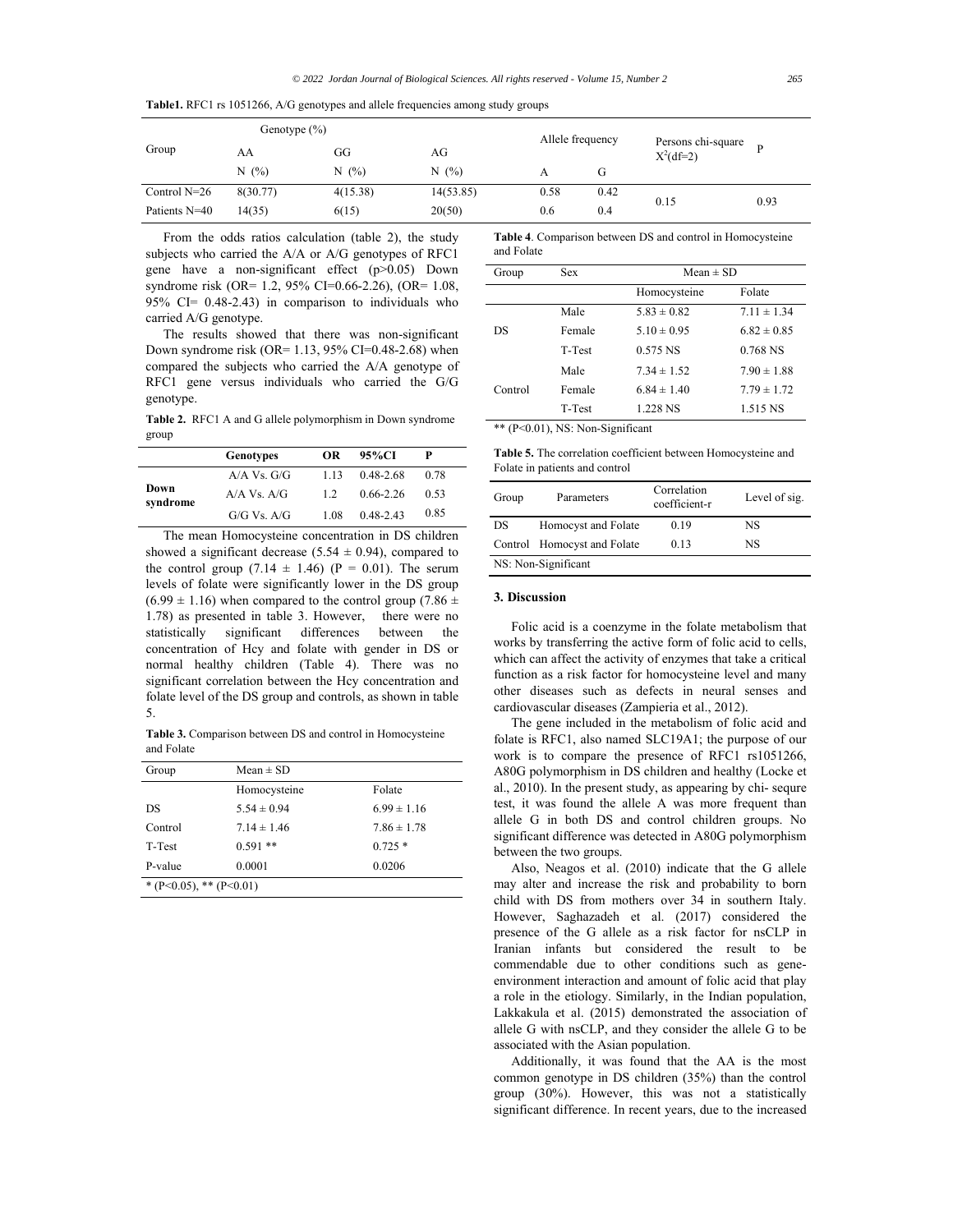occurrence of children with DS from mothers at an early age, it indicates that other factors are acting, as DS mainly occurs at older age, leading to the study of physiological conditions and mechanisms that are best to grow DS fetuses. The studies on cell cultures demonstrated the folate deficiency is eligible to stimulate chromosome 21 aneuploidy, and the results assumed DS has many causes linked to genetic and acquired factors such as epigenetic or environmental and random origin. Therefore, it is difficult to establish and identify the effect of the first contribution to each of these factors (Varga *et al*., 2006).

 The variation in the allele and genotype distribution maybe due to the differences in the sample of this study and genetic background differences of children adding to the impact of complicated environmental factors.

 In our study, mean folate level in DS children was substantially lower than in the control group; this result agrees with study by Fillon-Emery et al. (2004) and Varga et al. (2008). However, this result disagrees with the results of Gueant et al. (2005) who did not observe the significant differences between DS and healthy individuals in the folate level while the level in this study let down than the folate concentration in the study of Kumar and his group (2014) in Indian children with DS, who proved active folate deficiency despite normal plasma amount of folate.

The folic acid level in this study was found to be below the biological range value in healthy children and DS children, and this can be explained by the fact that all cases and the control group were children with poor conditions, malnutrition, and wars with shelling Essential sources of dietary folates are fruits, beans, cereals, green vegetables, and calf liver which is referred to as single carbon metabolism, to produce the main intracellular methylating like the S-adenosylmethionine (SAM). At the same time, DNA is also producing the precursor of the RNA (Pogribna *et al*., 2001). Folate is considered one of the molecules having the hydrophilic characters which were not able to pass the membrane of biological object through promulgation alone unless by using various transport system to get in the cells.

In this study, the mean of serum Hcy concentration was significantly decreased  $(p<0.01)$  among children from control, and the current result of lowering the Hcy concentration of children with DS agrees with the study of Pogribna et al. (2001) and Meguid et al. (2010).

Similarly, Nandha Kumar et al. (2014) observed hyperhomocysteinemia in DS. They explained that it could be as a result of the elevation in the transsulfuration for the Hcy pathway, which originates from the increase in the expression of cystathionine B synthase on chromosome number 21 which leads to deficiency and decrease in the functional folate Also explained that decreasing and increasing folate concentration and Hcy with the advancement in the children's age, which was described by the increased requirement for folate in the early stage of the growth and development of infants. The results of the present study about gender variations in the concentration of folate and Hcy between boys and girls of DS children or in normal healthy were statistically not significant, and this may be caused by that in our study all samples of children were at the stages of growth and development, in Iraq

Gueant et al. (2005) and Laraqui et al. (2006) revealed that a high Hcy level may be harmful and is particularly linked to the elevated risk for heart diseases and psychiatric with neurodegenerative disorders. According to the Hobbs et al. (2000 and 2002) study, the presence of genetic variants in genes implicated in the folate metabolism among individuals with DS may lead to a survival advantage. Hcy is responsible for a critical role in folate-dependent DNA synthesis. Hcy plays an essential part in the reactions of cellular methylation that are essential for the growth of the fetus and the interaction of fetal and maternal genotypes.

The preferable recognition of folate transporter was expressed reduced RFC-1 which takes part in the regulation and function of the cofactor of the folate involved in the blood (Stanger, 2002). Also, guide work of RFC-1 functions of specialized tissue like assimilation of the luminal layer of the intestine and the uptake for folate through the process as barriers between blood and the brain organ transplacental transmission of folate and travel through some tubules and membranes in the kidney. Decreasing of folate in cells outcome from disequilibrium in the DNA methylation process, chromosome breakage, point mutations, aneuploidy, and chromosome recombination defect while related to various diseases of humans such as cardiovascular diseases and congenital diseases, neuropsychiatric disorders, and cancer (Santos-Reboucas *et al*., 2008).

#### **4. Conclusion**

The results of our work revealed a substantial decline in the Hcy and folate levels in DS children when compared to the control group, but not significant with the gender. There was no correlation between the Hcy concentration and folate level of the DS group.

The results showed that the frequencies of RFC-1 alleles and A80G genotypes (GG Vs AA, AA Vs AG, GG Vs AG) had no risk with Down syndrome in a sample of Iraqi children. Thus, we need further studies with a large sample of children in comparison with mothers of DS birth.

#### **Acknowledgments**

We thank all the staff members of Al-Safa center, Baghdad teaching hospital, and primary Zamzam school in Baghdad city, all managers, the teachers, and children involved in this study. We acknowledge all the staff of the Genetic Engineering and Biotechnology Institute for postgraduate studies at the University of Baghdad. Also, our thanks go to the staff of a teaching laboratory in the Medical City-Ministry of Health.We express our thanks to those who contributed directly or indirectly to this study.

#### **References**

Argellati F, Massone S, Abramo C, Marinari UM, Pronzato MA, DomenicottiC and Ricciarelli R. 2006. Evidence against the overexpression of APP in Down Syndrome. *IUBMB Life*. **58(2)**: 103–106.

Bailey LB & Gregory JF. 1999. Folate metabolism and requirements. *J. Nutr*., **129**: 779–782.

Biselli JM, Goloni-Bertollo EM, Zampieri BL, Haddad R, Eberlin MN and Pavarino-Bertelli EC. 2008. Genetic polymorphisms involved in folate metabolism and elevated plasma concentrations of homocysteine: maternal risk factors for Down syndrome in Brazil. *Genet. Mol. Res*. **7(1)**: 33-42.